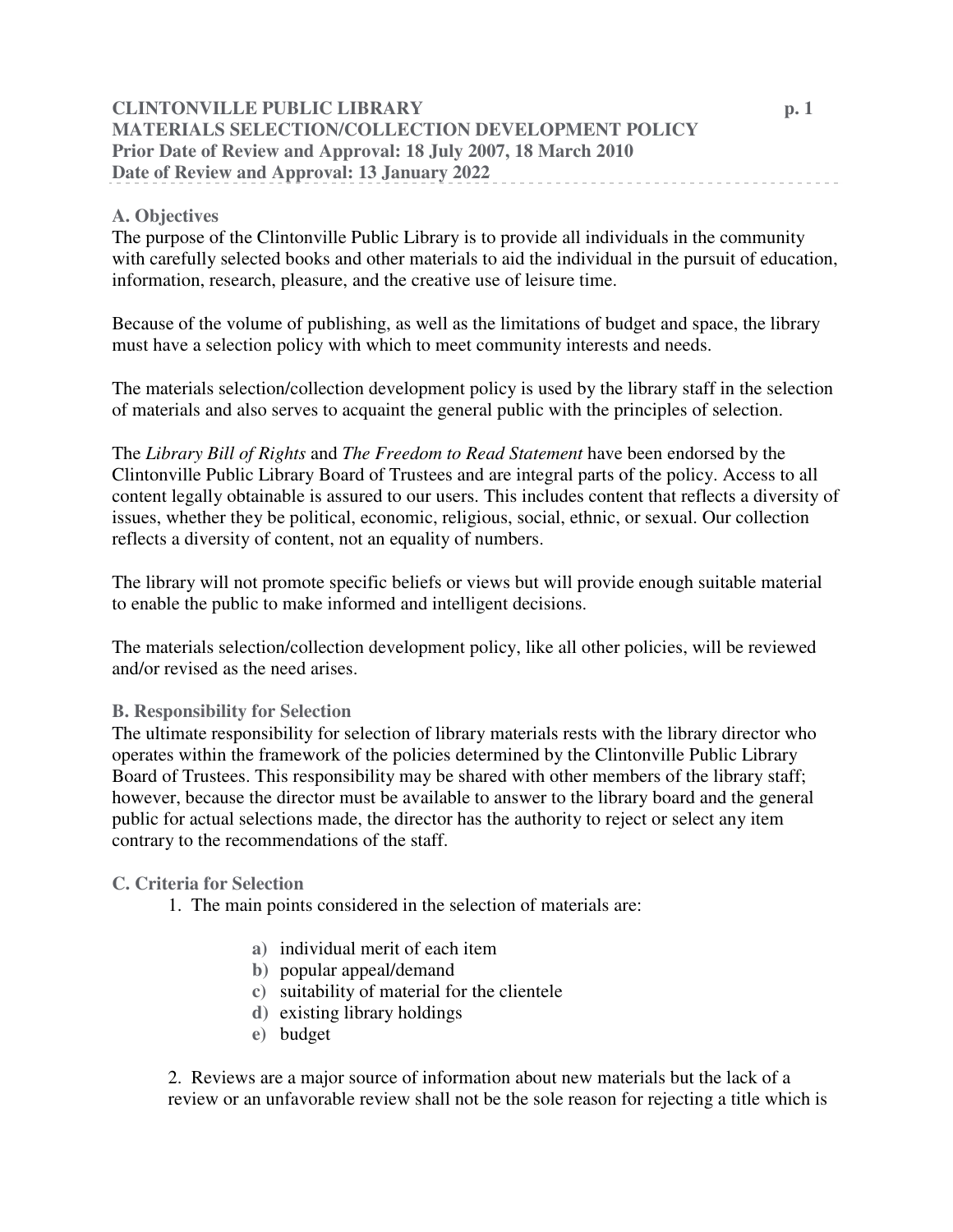# **CLINTONVILLE PUBLIC LIBRARY p. 2 MATERIALS SELECTION/COLLECTION DEVELOPMENT POLICY Prior Date of Review and Approval: 18 July 2007, 18 March 2010 Date of Review and Approval: 13 January 2022**

in demand. Consideration is, therefore, given to requests from library patrons and books discussed on public media. Materials are judged on the basis of the work as a whole, not on a part taken out of context.

## **D. Interlibrary Loan**

Because of limited budget and space, the library cannot provide all materials that are requested. Therefore, interlibrary loan is used to obtain from other libraries those materials that are beyond the scope of this library's collection.

In return for utilizing interlibrary loan to satisfy the needs of our patrons, the Clintonville Public Library agrees to lend its materials to other libraries through the same interlibrary loan network, and to try to have its current holdings listed in a tool that is accessible by other libraries throughout the state.

## **E. Weeding**

An up-to-date, attractive and useful collection is maintained through a continual withdrawal and replacement process. Replacement of worn volumes is dependent upon current demand, usefulness, more recent acquisitions, and availability of newer editions. This ongoing process of weeding is the responsibility of the library director and is authorized by the Board of Trustees. Withdrawn materials will be handled in a similar manner and under the same authority as donated materials.

## **F. Potential Problems or Challenges**

The Clintonville Public Library recognizes that some materials are controversial and that any given item may offend some patrons. Selection of materials will not be made on the basis of anticipated approval or disapproval, but solely on the basis of the principles stated in this policy.

Responsibility for the reading of children rests with their parents or legal guardians. Selection of library materials will not be inhibited by the possibility that materials may come into the possession of children.

Library materials will not be marked or identified to show approval or disapproval of their contents, and no library material will be sequestered except to protect it from damage or theft.

#### **G. Challenged Materials**

Although materials are carefully selected, differences of opinion regarding the suitability of materials can arise. Patrons requesting that material be withdrawn from or restricted within the collection may complete a "Statement of Concern about Library Resources" form which is available in the library. The questioned material will be reviewed by Library staff, in its entirety, and once a decision has been made regarding the retention or removal of the material the Library Director will issue a response to the person, explaining the decision.